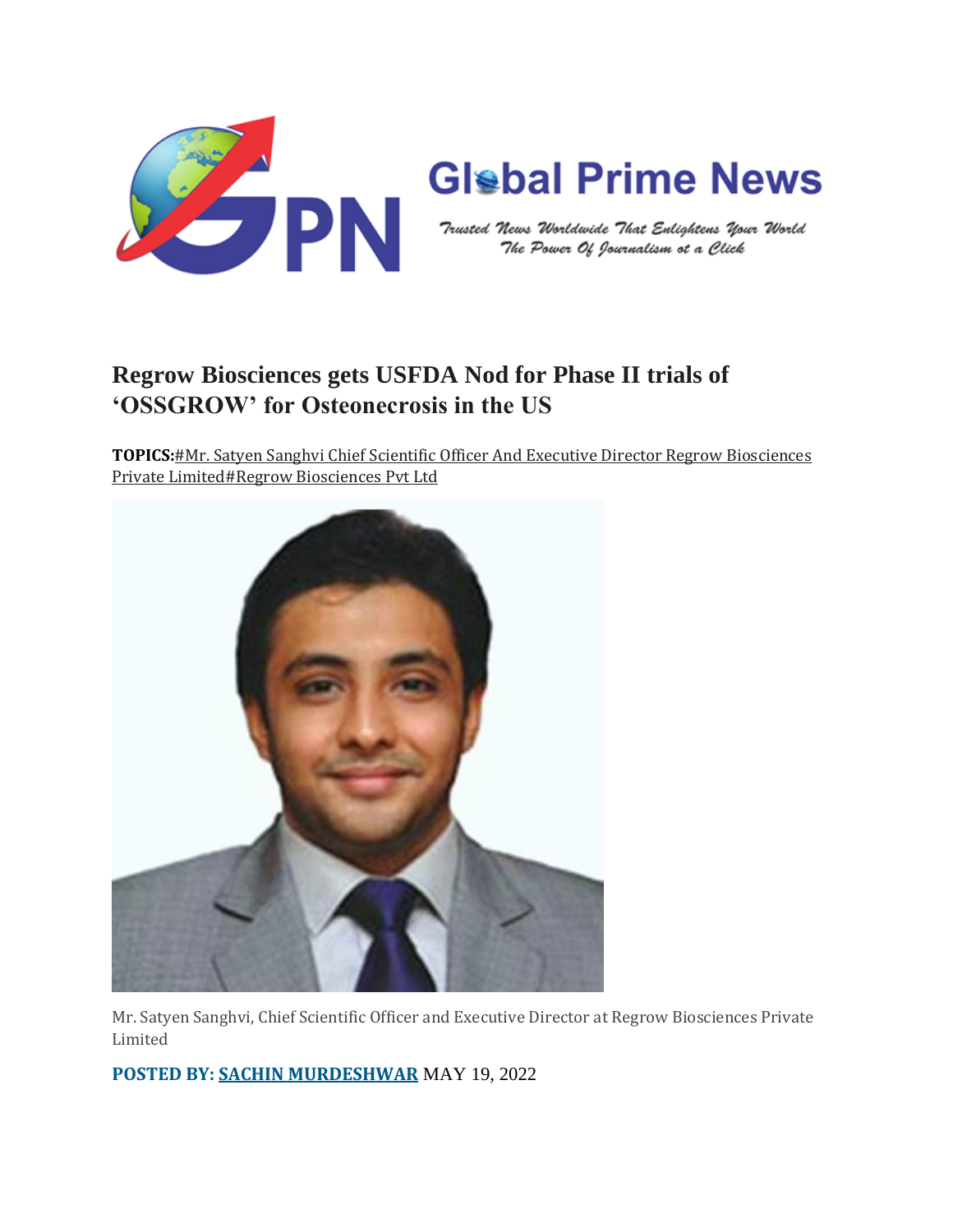

*Regrow Biosciences Pvt Ltd*

*~OSSGROW is India's first FDA (DCGI) approved product that has treated over 1000 patients across 200 hospitals in the country~*

**MUMBAI, 19 MAY, 2022 (GPN):** – Regrow Biosciences, an Indian-centric global biotech company, is glad to announce a breakthrough achievement of getting a USFDA nod for conducting a phase II trial of its lead product '**OSSGROW**,' an orphan drug that helps in effectively treating Osteonecrosis, in the US market. The accomplishment reflects the brand's commitment to delivering a safe, effective, and durable solution to patients suffering from Osteonecrosis, also known as Avascular Necrosis. Furthermore, Regrow Biosciences moves one step closer to attaining a global market monopoly estimated at \$5 Bn through this milestone feat.

Osteonecrosis is a prevalent disease in Asia. However, a rare disease in the United States and Europe. Regrow Biosciences has been granted Orphan Drug Designation (ODD) for OSSGROW ® from the USFDA and EMA. Furthermore, after completing Phase 3 clinical trials in India, OSSGROW® received marketing authorization from the Indian FDA (DCGI) in 2017; the product has successfully treated more than 1000 patients across 200 hospitals.

Speaking on the recent success, **Mr. Satyen Sanghvi, Chief Scientific Officer and Executive Director at Regrow Biosciences Private Limited, said, "***Regrow Biosciences welcomes the positive feedback from USFDA from its Pre-IND (Pre-Investigational New Drug) meeting to develop the world's first biological bone cell therapy product – OSSGROW®, indicated to treat Osteonecrosis or Avascular Necrosis. The Pre-IND feedback and recommendation for Phase 2 clinical trial in a small patient population are very encouraging for the brand, as the company is now working towards IND filing. This positive feeling is*